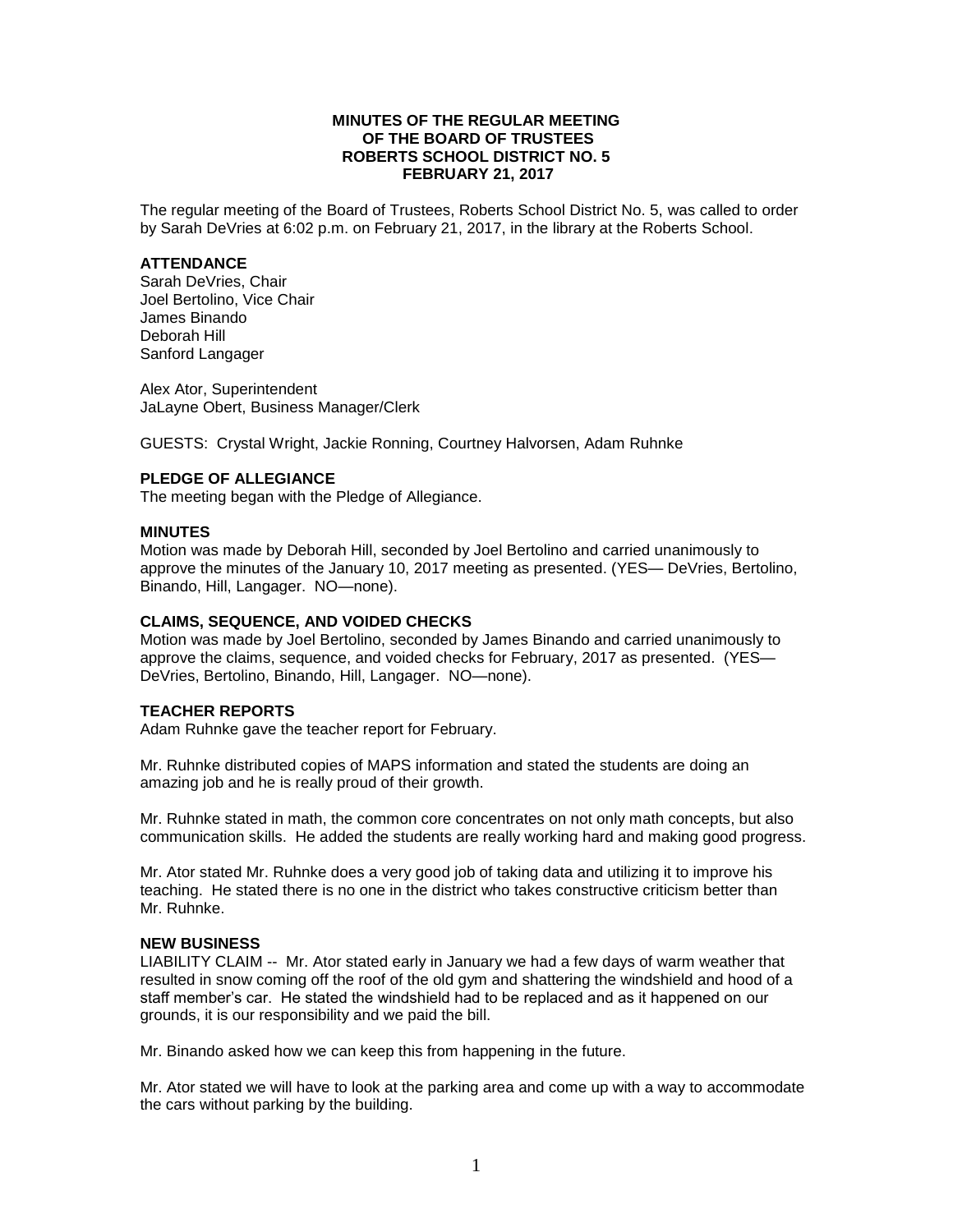YWCCSS – Mr. Ator stated each year the district passes a motion on providing state required special education services for eligible 3-5 year olds in the district.

Motion was made by Sanford Langager, seconded by James Binando and carried unanimously to approve the following motion: "For the 2017-2018 school year, the Roberts Schools will provide special education services to its eligible 3-5 year olds through its existing special education program. In making this decision the district recognizes that participation in the Cooperative center-based special needs program is decided each February through board motion of each district." (YES—DeVries, Bertolino, Binando, Hill, Langager. NO—none).

SCHOOL CULTURE SURVEYS – Mr. Ator stated the school culture survey was taken by students in grade 3-5, 6-12, and staff. He stated the MBI group met today to review the results of the staff survey and chose two areas, recognition and meaningful professional development, for a focus group to look at first.

Mr. Ator stated the student surveys will be looked at more in character education class, study hall, and on a PIR day.

Mrs. Hill stated it is interesting to look at the difference in results of the student survey by gender as it appears males aren't as happy at school as females.

CALL FOR ELECTIONS – Mr. Ator stated in order to hold the annual school election on May 2, 2017, trustee must pass a resolution calling for the election which outlines the time, date, location, purpose and election judges.

Motion was made by James Binando, seconded by Deborah Hill and carried unanimously to approve the Trustee Resolution Calling for an Election as included in the packet. (YES—Devries, Bertolino, Binando, Hill, Langager. NO—none).

LEVY DISCUSSION – Mr. Ator stated even though there will be an inflationary increase in state funding, our student count is down so he feels our budget should stay about the same.

Mr. Ator estimated there will be \$80,000 to \$100,000 left at the end of the year to spend down. He added he is pretty comfortable where we're at but will probably be recommending we run a levy for about \$30,000.

Mr. Langager asked if \$30,000 is enough. Mr. Ator stated he thinks it will be just about right.

Mr. Binando stated we need to look at the Strategic Plan and put some dollar amounts on the projects included in the plan to see how much we need to ask for.

Ms. DeVries stated we need to look at the projects listed in the facilities plan and prioritize them.

Mr. Ator stated for him the upstairs of the high school should be the first priority.

CLERK EVALUATION – Mr. Ator stated the evaluation form for the Business Manager/District Clerk was included in the packet.

Ms. DeVries stated the evaluation will be done in April.

OUT OF DISTRICT STUDENT ATTENDNACE – Mr. Ator asked that this item be tabled for this month.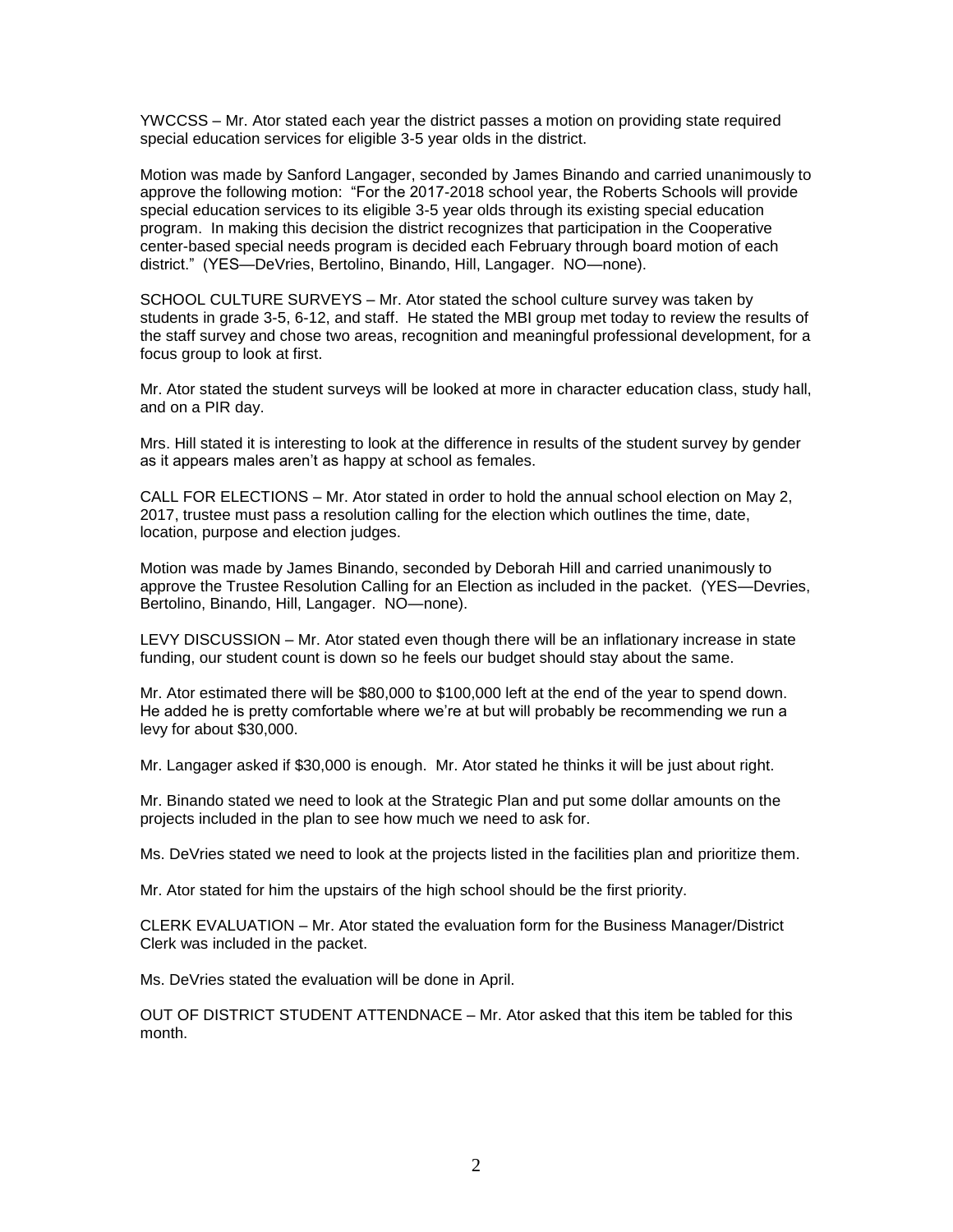# **OLD BUSINESS**

POLICY UPDATES AND REVIEW – Mr. Ator and the Board reviewed the following policies:

Policy 2000 – Goals Policy 2100 – School Year Calendar and Day Policy 2105 – Grade Organization Policy 2120 – Curriculum Development and Assessment Policy 2132 – Student and Family Privacy Rights.

Ms. DeVries stated Policy 2000 – Goals should be amended to reflect the goals established in the Strategic Plan.

Mr. Ator stated the district's Strategic Plan can be added as a reference in the policy. He stated he will bring that amendment to the Board next month for approval.

### **SUPERINTENDENT REPORT**

BUILDING REPORT – Mr. Ator reported we recently had our annual inspection by the fire marshal and she was very happy with the condition of the building. He stated there were five points to be addressed, four which have already been taken care of and one concerning additional lighting in locker rooms, bathrooms or other areas without a window that can be addressed when funding is available.

Mr. Ator stated the Department of Labor also conducted a safety inspection which resulted in five items to be addressed immediately and nine others which are optional but recommended. He added the listing is included in the board packet.

Mr. Ator stated we haven't fixed the stairs to the crows nest as was recommended by the insurance company.

Mr. Ator stated we've had a continuing problem with the elementary bathrooms and have had to rent a rotary snake a number of times this year. He stated the last time it happened he called Cotter's Sewers to snake the line and then run a camera through it to see what was causing the problem. He stated the problem is an uneven pipe that needs to be leveled. The problem will be addressed when the weather is better.

ACADEMIC REPORT – Mr. Ator stated the next big testing event is giving the CRT tests in March.

Mr. Ator stated we have been doing some adjusting in grades four, five, and six to make it a more traditional 5/6 combo with the fourth be itself.

EXTRA-CURRICULAR REPORT – Mr. Ator stated the state BPA convention will be held in Billings March 12-14 and the advisor, Brian Frank, would like permission for the group to stay overnight in Billings on Monday, March 13.

Motion was made by Sanford Langager, seconded by Deborah Hill and carried unanimously to authorize the BPA Club to stay in Billings on the night of March 13, 2017. (YES—DeVries, Bertolino, Binando, Hill, Langager. NO—none).

SUPERINTENDENT SCHEDULE – Mr. Ator stated he will be attending the superintendents' meeting tomorrow and the agenda will probably concentrate on legislative information.

MISCELLANEOUS – Mr. Ator reported approximately a year ago Crystal Wright started work on an application through the Department of Public Health and Human Services for a special education/Title grant through Vocational Rehabilitation for transitional services. He stated